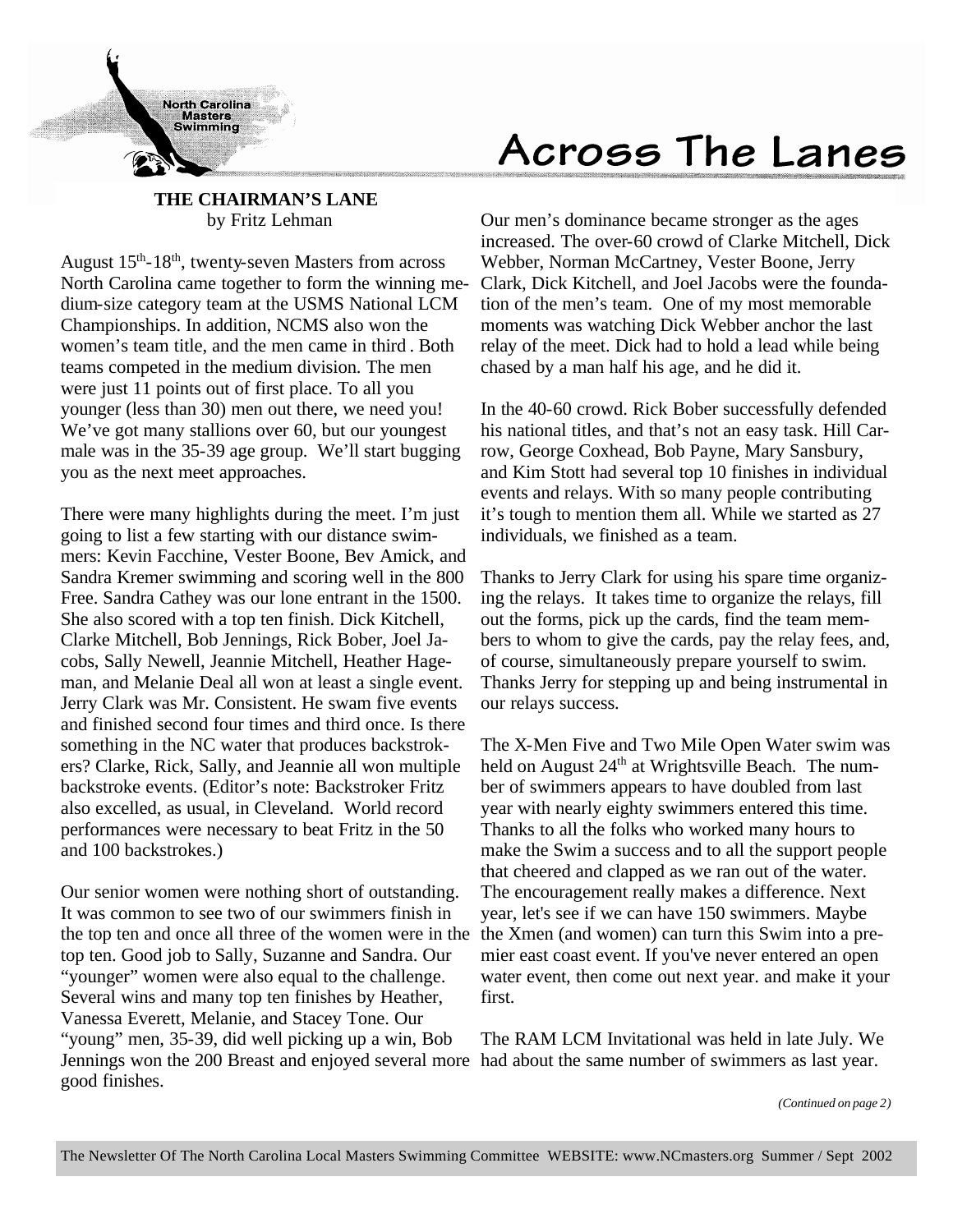#### *(Continued from page 1)*

We'll continue working to generate more interest around the state and beyond. If you have ideas to attract more swimmers, please, let us know. Keep in mind we can't do much about the hot weather. Maybe next year we'll even get our address correct on the meet information. Thanks to Scott for being meet director, Sue for getting all the timers, Dick Joanis for doing his usual superb job, the timers for timing, everyone that brought food, the swimmers for swimming and anyone else who helped.

For the last several years, we've had an LMSCsponsored meet in Hillsborough in October. This year, Rick Bober has offered to host a one-day meet in Shelby in October instead. We are always looking for new events and new people to step up in leadership roles. I applaud Rick for his initiative. While this year's is a one day meet, if things go well, Rick would like to expand the meet to two days in a couple of years. There's going to be a BBQ following the meet. We'll also be holding the annual LMSC meeting during the BBQ. Participation is the key to our growth. So come out and help make this meet a success. See the meet information that's part of the newsletter.

Speaking of the LMSC meeting, did you know that each Chapter and Club in the LMSC has at least one representative who may vote at the LMSC meetings? In addition, the meetings are open to every LMSC member. None-the-less, the attendance of the meetings has been low. If you are a representative and can't attend the meeting, then enlist a replacement. If you are a swimmer and want to listen in or speak your mind, then plan to fill a plate with BBQ and join in. I've been slow providing agendas, but this time I absolutely will have one developed by October 1st and will make it available to everyone either through the web or email.

To my good friend, competitor and lanemate Todd DeSorbo who is getting married August  $31<sup>st</sup>$ . Where's my invitation again?

See everyone in the pool.

### **THE SECRETARY'S LANE**

by Jerry Clark

### **LMSC for NC Meeting July 27, 2002 Raleigh, NC**

Present: Fritz Lehman, Mitch Mitchell, Jerry Clark, Sue Haugh, George Simon, Bev Amick, Bernie White

The minutes from the April, 2002 LMSC Meeting were approved.

George Simon reported that there are 648 registered swimmers in NC at the present. This is  $5 +/-$  of the number registered this time last year.

Discussion ensued about the receipt and disposition of our members' annual registration fees. Of the \$25.00 annual fee, our Registrar submits \$15.00 to USMS, \$8.50 is remitted to our treasurer for deposit into our LMSC bank account, and \$1.50 covers expenses such as mailing out registration cards. A quarterly report of registration fees will be submitted at each LMSC meeting.

We unanimously voted to purchase an Organizational License annually from Hy-Tek for our Meet Manager software at a cost of \$250.00 per year. The Meet Manager software will be available to all teams that host Masters meets in NC, and all are encouraged to use it for standardized management of meets and reporting of results.

We unanimously approved the criteria for the annual Outstanding Swimmer Award each year. We will use the TOP TEN rankings for the three most recent swim course seasons. For example, awards presented in January of 2003 will use the SCY rankings for 2001- 02, and SCM and LCM rankings for 2002. No nominations are necessary as points are automatically awarded if someone is ranked in the TOP TEN for the seasons prior to the making of the award. A first place ranking will be awarded eleven points, a second place ranking nine points, and the points decline toone point for a tenth place ranking. The female and male swimmers with the greatest number of points will receive the Outstanding Swimmer award.

We also unanimously approved the method of choosing the Inspirational Swimmer Award each year. Any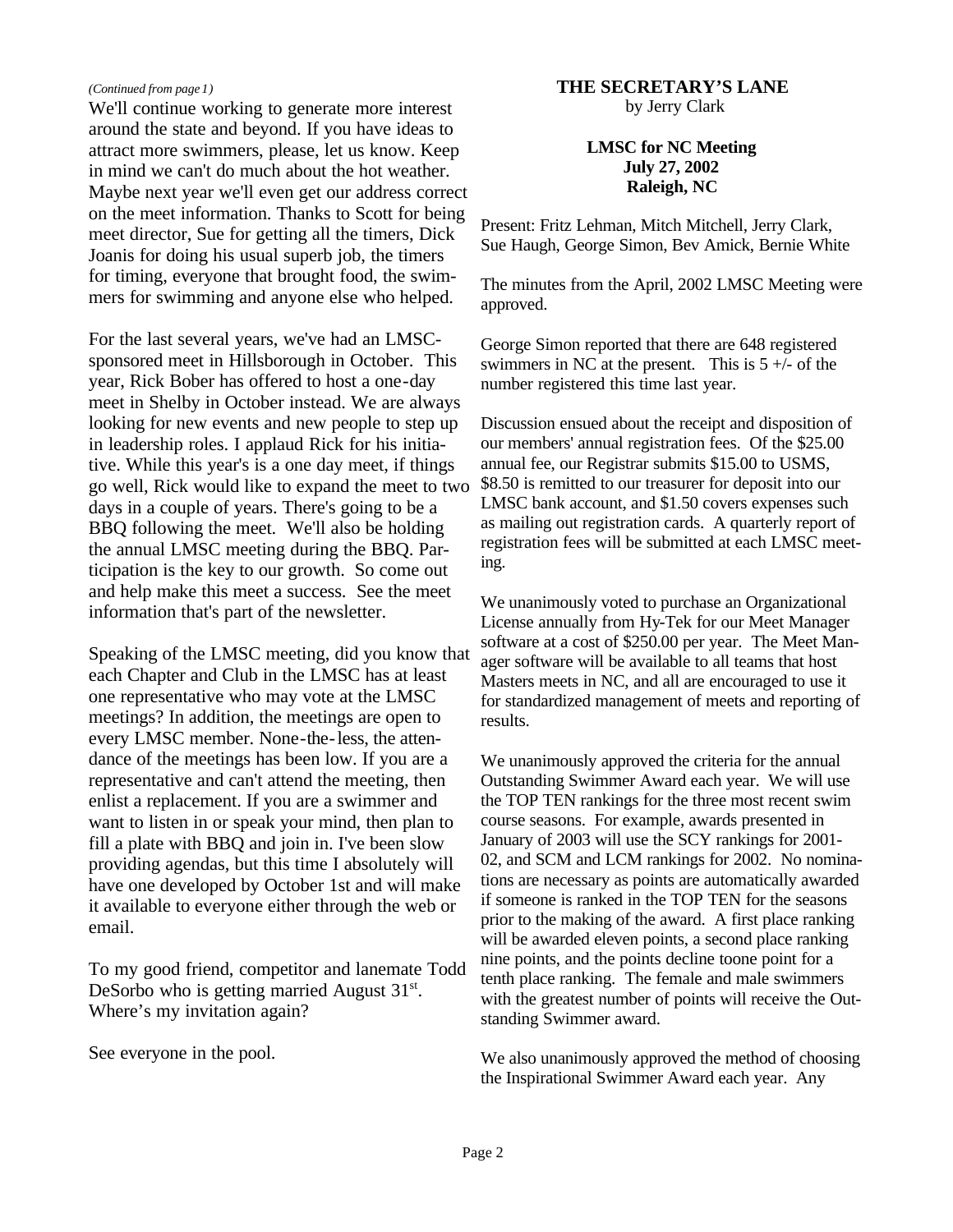#### *(Continued from page 2)*

team in the state may nominate an individual or individuals for this Award; there is no specific definition of what makes a swimmer inspirational. The nominations must be in writing to Fritz Lehman at Fritz.Lehman@sas.com prior to December  $15<sup>th</sup>$  of each year, and they should be no longer than 500 words. The winner of this Award will be chosen from the nominees by a committee chaired by our LMSC's Vice Chairman (Mitch Mitchell currently). Two board members and two non-board members will be on this committee, and they will be selected by the board at our annual meeting in October of each year.

We also unanimously agreed to present an award to a newcomer to Masters Swimming in NC who embodies the essence of what Masters Swimming is about. Fritz will work on the name and specific criteria for this award. No discussion was held about how to choose the winner.

George Simon and Jerry Clark will be going to the United States Aquatic Sports Convention in Dallas, TX in September. Fritz will try to attend if he can, but will ask Jim Enyart to go in his place if he is unable to go. The reimbursement policy has been established several years ago.

Swim meet dates for 2003 were discussed. The 20<sup>th</sup> Annual Sunbelt meet in Charlotte is January 25-26, 2003. Since the YMCA nationals are typically held in the third week of April each year, the State meet in Raleigh will be May 3-4, 2003.

Under the 'New Business' category, Bernie White mentioned that Jerry and he would contact Suzanne Coneys in Charlotte about the redesign of our website and the compilation of an Officers Guidebook for NCMS. Jerry Clark reported the possibility of having a one-day limited event dual meet with the Dynamo team from Atlanta. Finding an acceptable date and place will be difficult, but Dynamo is also interested in pursuing this. George Simon reported that a recent open water swim in Pinehurst requested and received a sanction because some Masters swimmers had entered the event. The meet director allowed three Masters swimmers to participate and said each signed a

one day registration. George has not yet received proof of this. We agreed that we should not sanction this meet in the future unless we receive proof about their one-day signup for the 2002 event.

The next meeting will be at our fall SCM meet in Shelby in October 2002.

### **THE TREASURER'S LANE** by Sue Haugh

Income for the quarter was \$1,091.63 and \$4,566.39 year to date. Expenses for the quarter were \$1,318.89 and \$3,855.96 year to date. Net income (loss) for the quarter was (\$227.26) and \$710.43 year to date. At the end of the  $2<sup>nd</sup>$  quarter, the checking account balance was \$7,800.13 and our certificate of deposit balance was \$4,275.74, making a total of \$12,075.87 on deposit.

### **THE REGISTRAR'S LANE** by George Simon

Recently I researched the records of our LMSC to see if our membership has grown. From 1994, when we had 602 members, it declined in 95 and 96 to 552 and 547 respectively, but began to grow again in 1997 to 583. It has continued to grow in the remaining years, 597 in '98, 614 in '99, 689 in 2000, and last year an all time high of 694. As of the  $31<sup>st</sup>$  of August, we have 660 memberships. Based on the projections, we should be slightly lower than last year's registrations.

Our registration year runs from November  $1<sup>st</sup>$  when I begin accepting memberships for the year 2003, until October 31<sup>st</sup>. In early November, you will receive a renewal form for your 2003 membership. Everyone who is registered for 2002 will have their membership expire on December  $31<sup>st</sup>$ , so please renew after you receive your renewal form in the mail. Your *SWIM* Magazine's subscription will expire with the issue received early in January. To participate in any 2003 USMS function, including swim team practices on or after January 1st, you must have a current 2003 registration.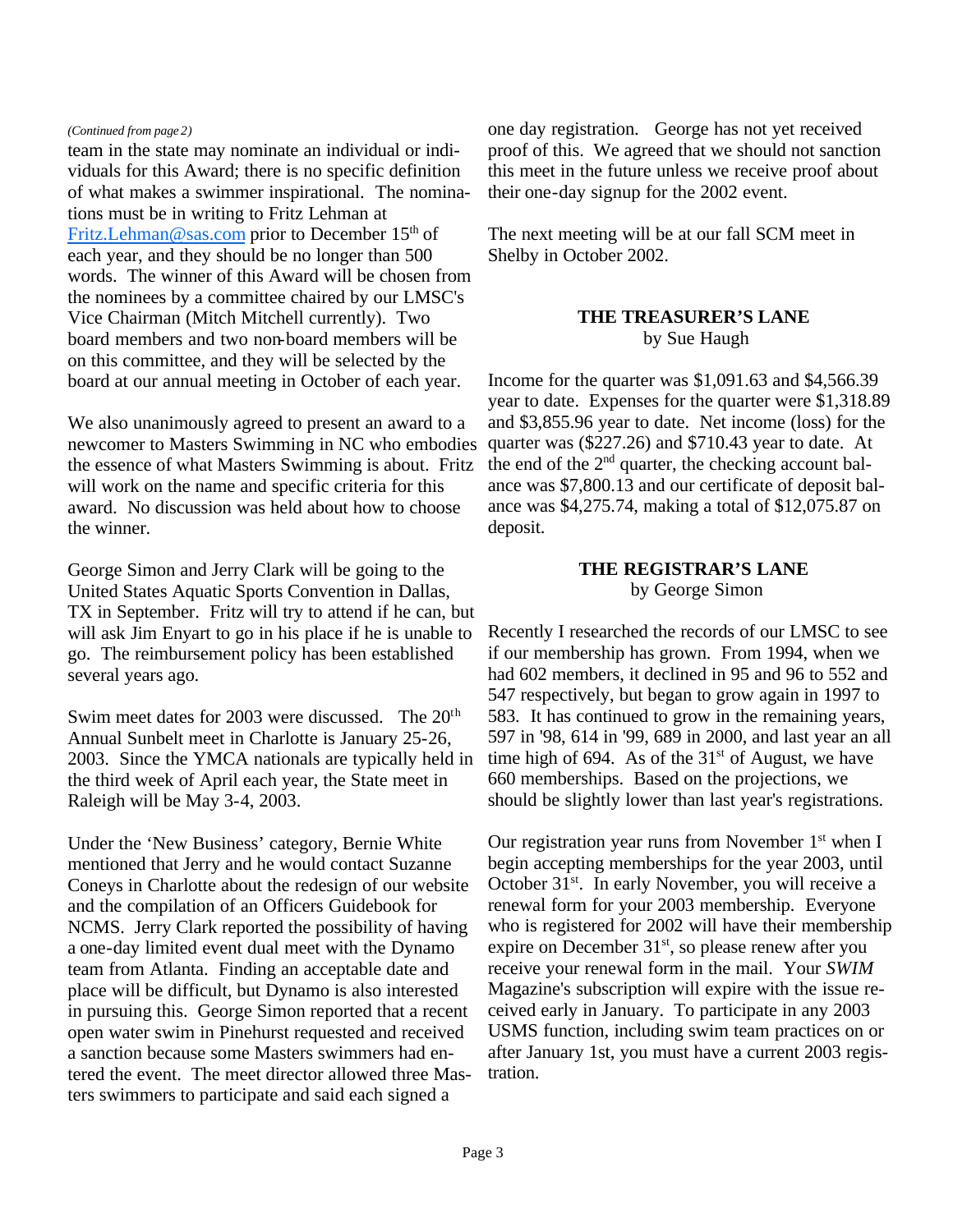### **USMS 10K Open Water Championships** By Dan Murphy

(Editors Note) NC Masters swimmer Dan Murphy of Chapel Hill recently won the 2002 USMS Open Water 10K Nationals in the 60-64 age group. Appreciating the extraordinary training necessary to survive a six plus miles (especially without a line on the bottom to follow), I asked him to describe his preparation for and effort during the race. Dan's account follows.

Early this year, I sat down to plan my 2002 competition. There it was -- the U.S. Masters 10K Open Water National Championship, June 15, Hartwell Lake, Clemson, SC. My first open water swim, a 5K in Lake Michigan last summer was exhilarating. 10K Nationals; why not!

I prepared a twelve-week training schedule: swim, run, weights -- one day off each week. From mid-season on I survived super Mondays (two swim workouts totaling 8000-9000 yards). I averaged 24,000 yards per week, finishing with a twelve-day taper in early June. In total I swam one hundred sixty-four miles, most at UNC (NCAM) with a great workout group. I really benefited from lots of advice from the good open water swimmers there.

Race day was very exciting. It was an all day swimming festival that included the 8th Annual Death Valley Open Water Swim Meet. There were ten races with staggered starting times. The 10K was second, starting about 8:25 AM. Masters from nineteen states were competing. The course was an almost straight 2.5K, down and back twice. My plan was to swim a constant pace, with rhythm and ignore the field. I felt good. The defending national champ in my age group was entered. Although he had beaten my Chicago 5K time by ten minutes, I thought the longer distance here might help me.

While drafting is legal in Masters Open Water swims, I don't like it and ignored it. Only after the race, when another swimmer thanked me for leading a pack of four swimmers through most of the race did I fully realize what had been going on. I did wonder why the defending champ would appear next to me and then disappear. I was not sure it was him because you become a little delirious after swimming for so long. However, with "only" the 2.5K to go I was suddenly jolted into awareness when I was about to swim around the waterstop / boat at the last turn; the defending champ swam me into the side of the boat. Apparently he was trying to beat me to the "fuel" and then out of

the turn to the last leg. But I had decided not to stop. The resulting slight lead went to my head. With a burst of energy, I "flew" for about 500 meters.

But then I lost it. Timing went, and I was struggling, but I knew I was ahead. Those twelve weeks of extra work should pay off here. I decided to "sprint" the last 2K. It was not pretty and probably was not fast. That 2K seemed to take forever. I won by a minute and fifty-six seconds. I have not quit smiling since.

P.S. The Death Valley Meet hosts the 3K Nationals on June 14, 2003.

### **TECHNICAL RULE CHANGES TO CONFORM TO USA-S RULES** USMS Rules Committee June 28, 2002

In accordance with USMS rule 601.4.6B, the rules of competition within USMS have changed due to actions taken by the USA Swimming Rules Committee on or about June 1, 2002 and the USMS Rules Committee on June 28, 2002. The actions by USS were in response to a request for interpretation of the USA-S rules in light of the current FINA rules. The changes are detailed below. Please inform all coaches, officials, meet directors, LMSC web sites, and members of USMS of these changes. Questions can be directed to Leo Letendre, USMS Rules Chairman, 267 Glandore Dr, Manchester MO 63021, e-mail: Rules@usms.org

### **SUMMARY OF CHANGES**

Backstroke: To permit the movement of toes and feet above the surface of the water after the start signal is given. Toes, however, may NOT be brought over the lip of the gutter.

USMS has adopted a change to the rules of competition based upon changes made by USA Swimming on June 1, 2002. The change was made to the Backstroke start rules. Swimmers are no longer prohibited from raising their feet above the water level after the starting signal has been given. However, the swimmer is NOT allowed to place their toes or feet in or on the gutter during or after the start. Thus the rule effectively allows a change from the current practice only in flat walled pools and pools with the water level below the gutter. The current legal start is still legal. These changes are effective June 1, 2002.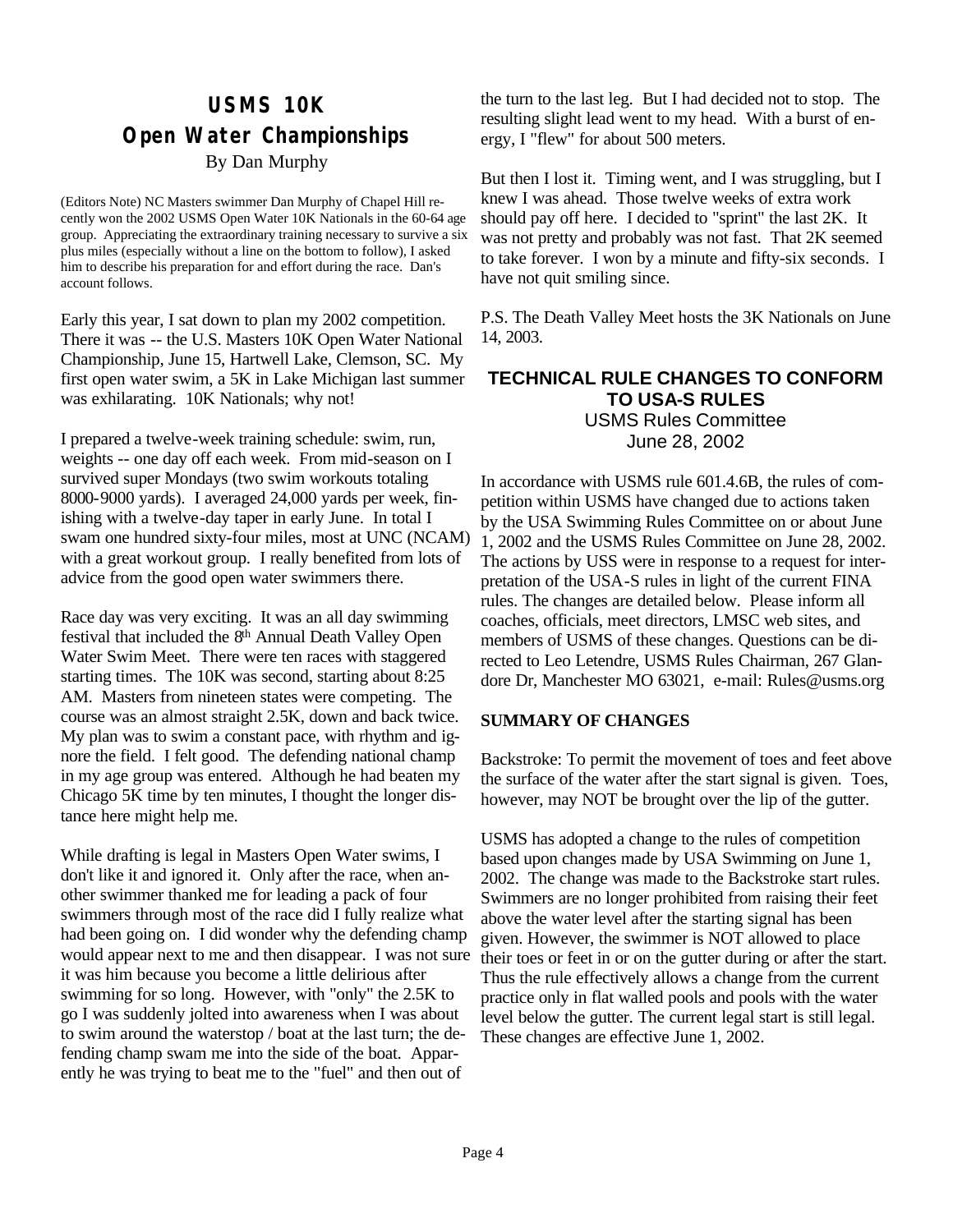## **PERFORMANCE APTITUDES AND ATTITUDES**

### **Sixteen Values that Swimmers Learn from the Sport**

*By John Leonard, Executive Director, American Swimming Coaches Association*

We all want our children to learn values from the activities they participate in. Here are 16 values that they gain from swimming, and how they gain them.

1. Fitness – every study ever done by scientists say that swimming is the best overall sport to achieve total fitness and health. Inculcating this value at an early age makes it a value for all the life of the individual.

2. Self-Confidence – each child learns that they can learn, that they can achieve and that they can struggle and overcome adversity daily in good swimming practice.

3. Discipline – No good stroke technique exists without discipline. No good practice session exists without structure and discipline to do what is required when it is required, on a consistent basis. A daily result of good training sessions by the athlete. Best of all, it's self-discipline!

4. Teamwork – Swimming is impossible to do as an "individual sport," it's way, way too hard! Teammates encourage, lead, follow, and both contribute and receive daily in practice sessions with their friends.

5. Sportsmanship – One of the key lessons learned is that everyone has their "moment in the sun" to shine… in practice and in meets. Good coaches teach the lesson that we compete "with" people, not "against" people.

6. Work Ethic – No sport requires more physical effort than swimming. Lesser "talents" can outwork (over the long haul) the more talented athlete. Over time, athletes learn that their own efforts produces their own results.

7. Delayed Gratification – Very hard in today's youth society! But critical! Swimmers learn that the season (the year, the career) is long, and no one short term result can be called success or failure. What you do in practice today will show up in a week, a month, six months, a year, in a swim meet. Swimmers learn to accept that "things take time" to develop.

8. Time Management – Swimmers get better grades "in season." Why? Because with a small amount of time, they are forced to use it well to study. When they are not in practice, they have "plenty of time" and things don't get done. A senior swimmer trains 5 plus hours a day. With school, sleep,

eating, studying, there is not much left over. It's forced learning to be effective and efficient.

9. Dedication – Swimmers learn as they grow older that one cannot be "all things all the time" and that some sacrifices have to made to achieve in other areas. This is also called "focus" and "concentration." Invaluable life skills.

10. Skill Improvement – because of the medium of water that we operate in, successful swimmers pay extreme attention to technique and skills, and more and more so as they improve and swim faster. It's all in the details. Another major life lesson.

11. Friendship and Respect – You may not "love" your teammates all the time, but you know how hard they work and you learn to respect that work. You also form friendships based on the solid values on this list. The best kind of friends… ones you share values with, not dope, secrets and aggressions.

12. Goal Setting – Swimmers learn at a early age to measure success objectively and how to set new goals to motivate themselves as they climb the ladder of swimming success.

13. Gender Equity – Any boy swimming with any girl in practice will tell you that females can practice better (practice tougher) than males. Any female competing with any male, will tell you that males can get up and race when they need to.

14. Appreciation of your support team – Mom and Dad keep you swimming. Coach teaches and inspires you. Swimmers learn they stand on other people's shoulders to achieve. Great life lessons.

15. Courage – Each swimmer gets to be a "hero" in their lane, in their world every day. Every day they get a chance to test their courage (and succeed and fail in that regard) in practice. Courage is a "developed trait." Swimming develops it well.

16. Compassion – Each swimmer succeeds. Each swimmer "fails" from time to time. Swimmers know how it feels. They can learn to support those who are struggling, applaud those who are succeeding, and be inspired by the work of others.

Reprinted with permission from the *American Swimming Coaches Association Newsletter*, Volume 2002, Issue #4, a publication of The American Swimming Coaches Council For Development. Their website is www.swimmingcoach.org.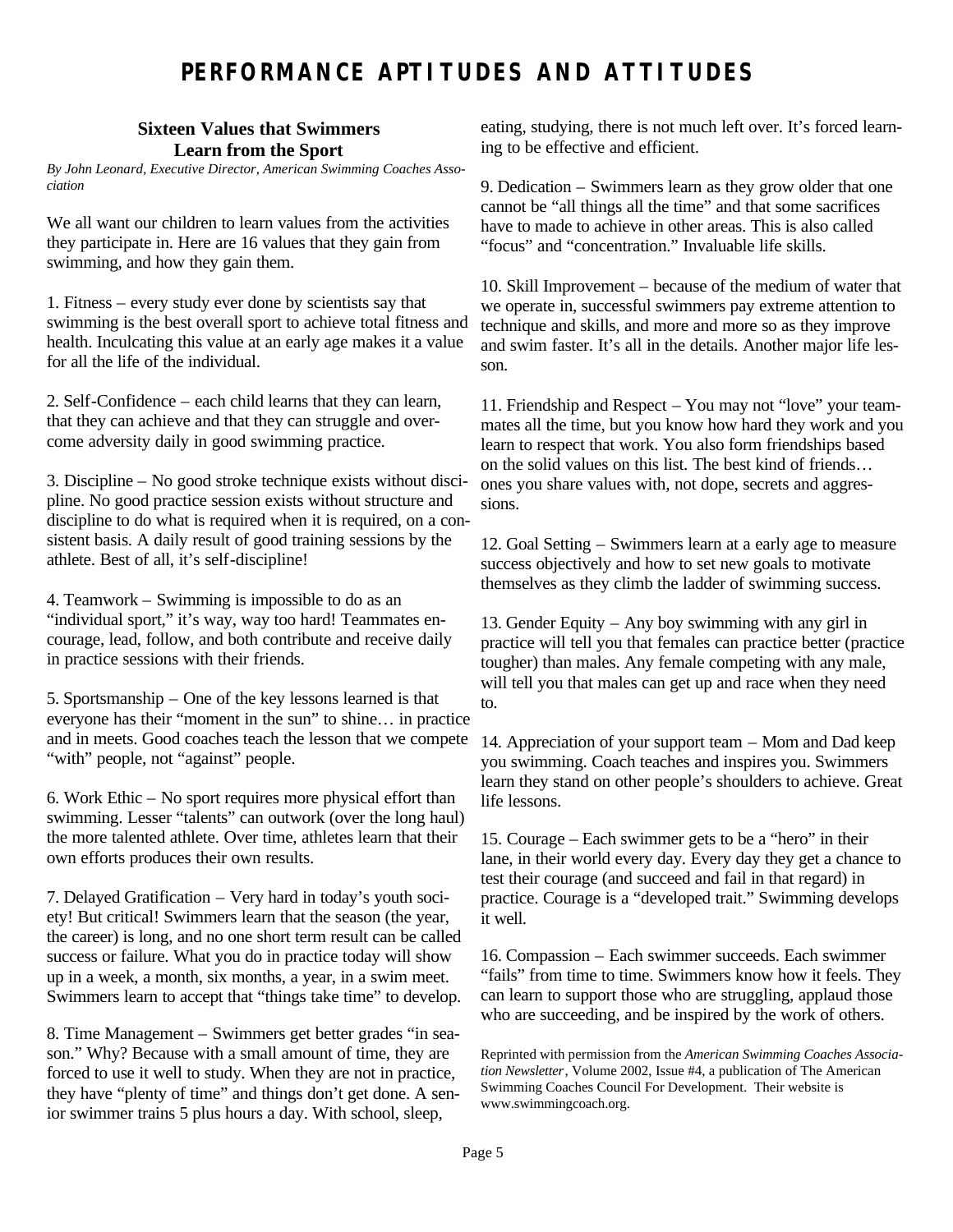### **NC MASTERS REIGN AT USMS NATIONAL LCM CHAMPIONSHIPS**

This 2002 LC Nationals saw me swim my perfect race as I had visualized it several times during the night before: the 50 meter backstroke. Beginning with a bracing jump into the warm-up pool, then the usual frenzied dance behind the block to raise the heart rate, a few moments of meditation to become one with the lane, the water, the lights overhead. No talking. No banter with the adjoining lanes, just focus on the experience to come.

Into the water, a quick start, 4 dolphin kicks, 6 spin strokes, settle into technique; head looking straight up at the guiding line of lights, shoulders twist, hips twist, abs pulled in, lower back curved down. *speed*.....*turnover*. See the halfway mark yellow rope, 12 strokes done, resist the urge to look around for competition, thighs burn, feet prickle, lungs strain, freshly shaved arms tingle in the water as they grab a piece of it and pull past it. Exactly 22 strokes, the flags! Now 5 more strokes. No, 6, always need an extra one in a race. Hit the wall. I look...I won! National Champion! Hooray!

#### Jeannie Mitchell

As my first Nationals, I want to say this was an awesome experience!! Thank you to Heather, Melanie, Vanessa, Mary, Bev, Sally, the Raleigh gang, Fritz, Kim, Kevin, Hill, our National Champ relay partner Bob, my endless "waiting for the next event" neighbor up in the stands Dick Webber and his wife, and everyone else who "took me in"!!! It made my experience so much more memorable. Our team was by far the closest team out there. It was awesome to stand on the blocks scared to death and hear a bunch of people yelling your name. It definitely got that adrenaline flowing hard. I promise you guys I will register under my own name in the hotel next time, and not use my "witness protection program" name!! Thanks for trying to hunt me down though.

It was so nice just to show up for the relays and not have to worry because Jerry and Fritz had already spent lots of time figuring it out for us. You guys kicked butt with the teams you put together. I have no doubt that's why we won the medium size team category. Thanks a million!!

I am SO LOOKING FORWARD to this next year. I swam early this morning and I was "still smoking"!! I think the shaving thing does work! I will hate the prickly feeling in the next few weeks though. See you in the water!!

| Henry D. Stewart                    |                   |                                                                                                                              |
|-------------------------------------|-------------------|------------------------------------------------------------------------------------------------------------------------------|
| AGE<br><b>GROUP</b><br><b>WOMEN</b> | <b>SWIMMER</b>    | PLACE / EVENT / TIME                                                                                                         |
| $19 - 24$                           | Everett, Vanessa  | 4th / 200 Fr / 2:23.59; 5th / 50 Fly / 34.32; 2nd / 400 Fr / 5:00.05;<br>2nd /100 Br / 1:31.98; 4th /100 Fr / 1:06.20        |
|                                     | Deal, Melanie     | 2nd / 100 Bk / 1:14.84; 1st / 200 Br / 3:03.43; 2nd / 200 Bk / 2:37.58;<br>2nd /50 Bk / 35.09; 1st / 100 Br / 1:26.57        |
| $25 - 29$                           | Tone, Stacey      | 8th / 50 Fr / 31.47; 4th / 50 Br / 40.21; 4th / 100 Br / 1:32.46                                                             |
| $30 - 34$                           | Hageman, Heather  | 2nd / 50 Fly / 30.78; 1st / 50 Fr / 28.02; 4th / 50 Br / 42.45; 5th / 50 Bk / 34.30;<br>4th / 100 Fr / 1:03.59               |
| $40 - 44$                           | Stott, Kim        | 17th / 50 Fly / 38.17; 8th / 200 Bk / 3:05.84; 11th / 50 Br / 45.54; 10th / 50 Bk / 39.52                                    |
| $45 - 49$                           | Amick, Bev        | 3rd / 800 Fr / 11:11.96; 4th / 200 Fr / 2:33.80; 3rd / 100 Fly / 1:17.29;<br>4th / 400 Fr / 5:21.96; 2nd / 200 Fly / 3:09.61 |
|                                     | Sansbury, Mary    | 11th / 200 Fr / 3:00.62; 9th / 200 Br / 3:41.27; 15th / 50 Br / 47.59;<br>7th / 100 Br / 1:44.33; 14th / 100 Fr / 1:19.72    |
| $50 - 54$                           | Cathey, Sandra    | 10th / 1500 Fr / 26:17.16; 8th / 200 Br / 3:51.49                                                                            |
| $55 - 59$                           | Mitchell, Jeannie | 1st / 100 Bk / 1:29.70; 3rd / 400 IM / 7:34.24; 5th / 200 IM / 3:30.43;<br>2nd / 200 Bk / 3:19.11; 1st / 50 Bk / 39.90       |
| $65 - 69$                           | Newell, Sally     | 1st / 100 Bk / 1:38.56; 4th / 50 Fr / 38.32; 1st / 50 Br / 46.00; 1st / 50 Bk / 45.83;<br>1st/100 Br/1:43.16                 |
|                                     | Kremer, Sandra    | 2nd / 800 Fr / 15:39.42; 5th / 200 Fr / 3:38.16; 2nd / 200 Br / 4:27.58;<br>4th / 50 Br / 53.94; 3rd / 400 Fr / 7:42.98      |
|                                     | Bonitz, Suzanne   | 5th / 100 Bk / 1:53.48; 10th / 50 Fr / 47.47; 2nd / 200 Bk / 4:11.07;<br>8th / 50 Br / 1:02.09; 4th / 50 Bk / 48.84          |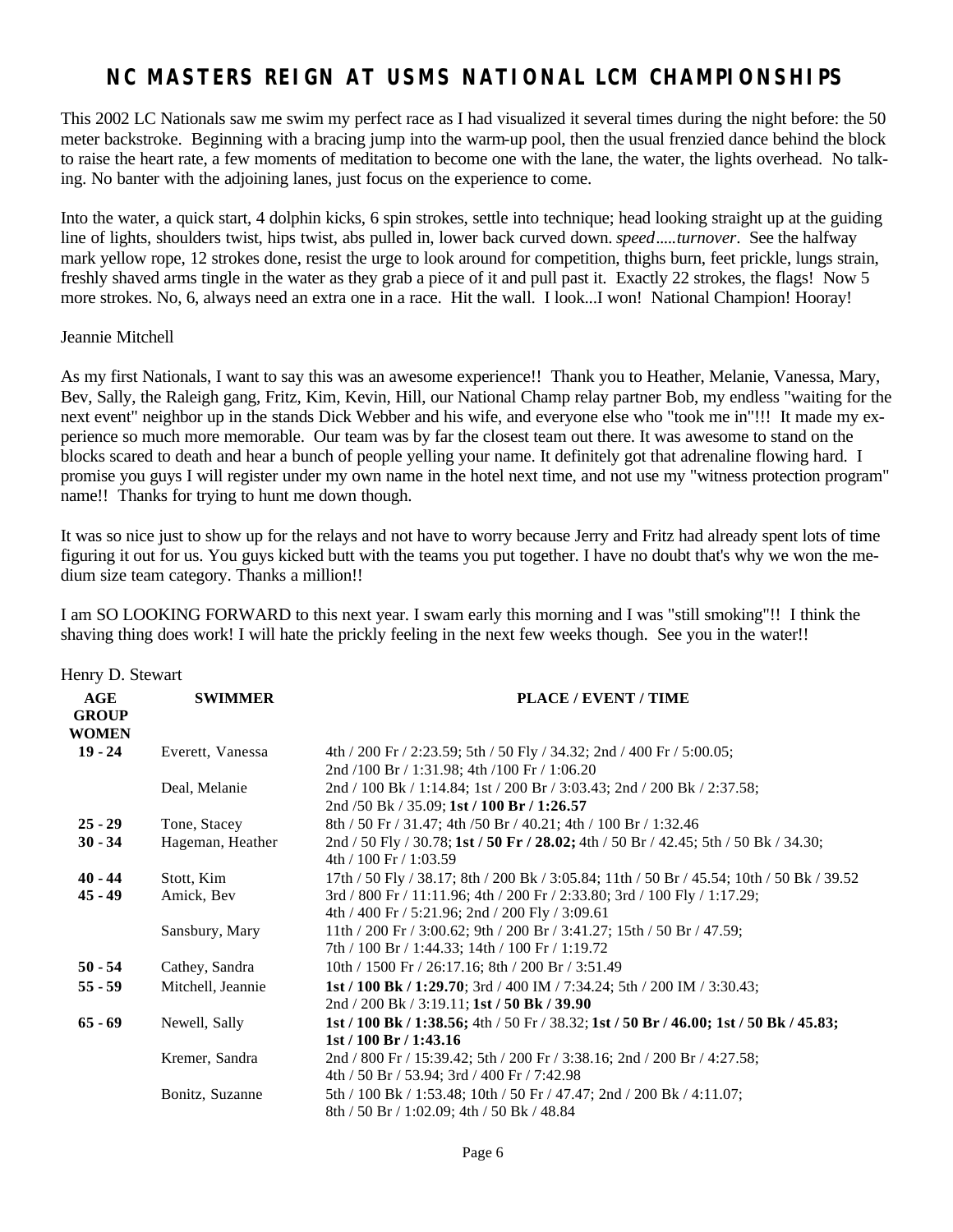## **USMS NATIONAL LCM CHAMPIONSHIPS (Continued)**

| AGE<br><b>GROUP</b><br><b>MEN</b> | <b>SWIMMER</b>               | PLACE / EVENT / TIME                                                                                                                           |
|-----------------------------------|------------------------------|------------------------------------------------------------------------------------------------------------------------------------------------|
| $35 - 39$                         | Jennings, Bob                | 1st / 200 Br / 2:36.09; 2nd / 200 IM / 2:22.96; 4th / 50 Br / 32.50;<br>2nd / 100 Br / 1:11.59                                                 |
|                                   | Stewart, Henry               | 6th / 200 Fr / 2:08.28; 5th / 50 Fly / 27.68; 5th / 100 Fly / 1:02.93; 3rd / 100 Fr / 55.95                                                    |
| $40 - 44$                         | Lehman, Fritz                | 2nd / 100 Bk / 1:02.68; 5th / 50 Fly / 27.86; 4th / 50 Fr / 26.12; 2nd / 50 Bk / 29.10;<br>$2nd / 100$ Fr $/ 56.87$                            |
| $45 - 49$                         | Carrow, Hill                 | 12th / 50 Fly / 31.18, 12th / 400 IM / 5:57.74; 8th / 100 Fly / 1:10.89; 16th / 50 Fr /<br>28.56                                               |
|                                   | Facchine, Kevin              | 6th / 800 Fr / 10:08.49; 10th / 200 Fr / 2:14.90; 10th / 100 Fly / 1:11.11;<br>9th / 400 Fr / 4:52.00; 7th / 200 Fly / 3:02.28                 |
| $50 - 54$                         | Coxhead, George              | 7th / 50 Fly / 30.91; 6th / 200 Br / 2:58.23; 5th / 400 IM / 5:53.25;<br>7th / 100 Fly / 1:13.22; 6th / 200 IM / 2:42.05                       |
|                                   | Bober, Richard<br>Payne, Bob | 1st / 100 Bk / 1:07.84; 2nd / 200 Bk / 2:35.33; 1st / 50 Bk / 31.31<br>17th / 50 Fly / 35.15; 15th / 200 Br / 3:28.16; 11th / 100 Br / 1:30.58 |
| $60 - 64$                         | Kitchell, Richard            | 4th / 50 Fly / 32.35; 4th / 400 IM / 6:29.82; 2nd / 100 Fly / 1:13.73;<br>6th / 200 IM / 3:02.64; 1st / 200 Fly / 2:54.72                      |
|                                   | Macartney, Norm              | 12th / 200 IM 4:16.48, 5th / 200 Fly 5:14.75                                                                                                   |
| $65 - 69$                         | Clark, Jerry                 | 3rd / 200 Fr / 2:30.87; 2nd / 50 Fr / 28.81; 2nd / 50 Br / 41.40; 2nd / 400 Fr / 5:25.09;<br>2nd / 100 Fr / 1:04.62                            |
| $70 - 74$                         | Mitchell, Clarke             | 1st / 100 Bk / 1:26.92; 1st / 50 Fly 35.73; 1st / 200 Bk / 3:18.13; 1st / 50 Bk / 37.88;<br>$4th / 100$ Fr $/ 1:15.92$                         |
|                                   | Webber, Dick                 | 3rd / 50 Fly 39.52; 3rd / 50 Fr / 32.50; 5th / 50 Bk / 48.05; 7th / 100 Fr / 1:18.34                                                           |
| $75 - 79$                         | Boone, Vester                | 2nd / 800 Fr / 17:10.03; 8th / 200 Fr / 3:51.90; 4th / 200 Br / 4:45.48                                                                        |

#### **RELAYS Place / Time / Team Mem**bers

| Mixed 200 Fr            | 5th / 2:51.99 /Dick Webber, Sandra Kremer, Suzanne Robbins-Bonitz, Vester Boone |  |  |
|-------------------------|---------------------------------------------------------------------------------|--|--|
| Mixed 200 Fr            | 3rd / 1:53.67 / Melanie Deal, Bob Jennings, Vanessa Everett, Henry Stewart      |  |  |
| Mixed 200 Fr            | 10th / 1:56.66 / Kevin Facchine, Stacey Tone, Heather Hageman, Fritz Lehman     |  |  |
| Mixed 200 Fr            | 14th / 2:04.26 / Beverly Amick, Kim Stott, Hill Carrow, Richard Bober           |  |  |
| Mixed 200 Fr            | 2nd / 2:14.04 / Mary Sansbury, Sally Newell, Jerry Clark, Richard Kitchell      |  |  |
| Mixed 200 Fr            | 11th / 2:23.43 / Jeannie Mitchell, Sandra Cathey, Clarke Mitchell, Payne, Bob   |  |  |
| <b>Women 200 Medley</b> | 5th / 2:39.00 / Jeannie Mitchell, Mary Sansbury, Beverly Amick, Kim Stott       |  |  |
| <b>Women 200 Medley</b> | 1st / 2:17.72 / Melanie Deal, Stacey Tone, Heather Hageman, Vanessa Everett     |  |  |
| <b>Men 200 Medley</b>   | 1st / 1:56.56 / Fritz Lehman, Bob Jennings, Kevin Facchine, Henry Stewart       |  |  |
| Men 200 Medley          | 2nd / 2:22.42 Clarke Mitchell, Joel Jacobs, Richard Kitchell, Jerry Clark       |  |  |
| Women 200 Fr            | 1st / 1:59.61 / Melanie Deal, Stacey Tone, Heather Hageman, Vanessa Everett     |  |  |
| Women 200 Fr            | 11th / 2:19.37 / Beverly Amick, Mary Sansbury, Jeannie Mitchell, Kim Stott      |  |  |
| <b>Men 200 Fr</b>       | 2nd / 2:01.91 / Jerry Clark, Hill Carrow, Richard Kitchell, Dick Webber         |  |  |
| <b>Men 200 Fr</b>       | 4th / 1:43.47 / Henry Stewart, Richard Bober, Bob Jennings, Fritz Lehman        |  |  |
| <b>Mixed 200 Medley</b> | 1st / 2:29.82 / Beverly Amick, Sally Newell, Richard Kitchell, Dick Webber      |  |  |
| <b>Mixed 200 Medley</b> | 1st / 2:04.59 / Heather Hageman, Bob Jennings, Henry Stewart, Vanessa Everett   |  |  |
| <b>Mixed 200 Medley</b> | 8th / 2:23.50 / Fritz Lehman, Mary Sansbury, Kim Stott, Jerry Clark             |  |  |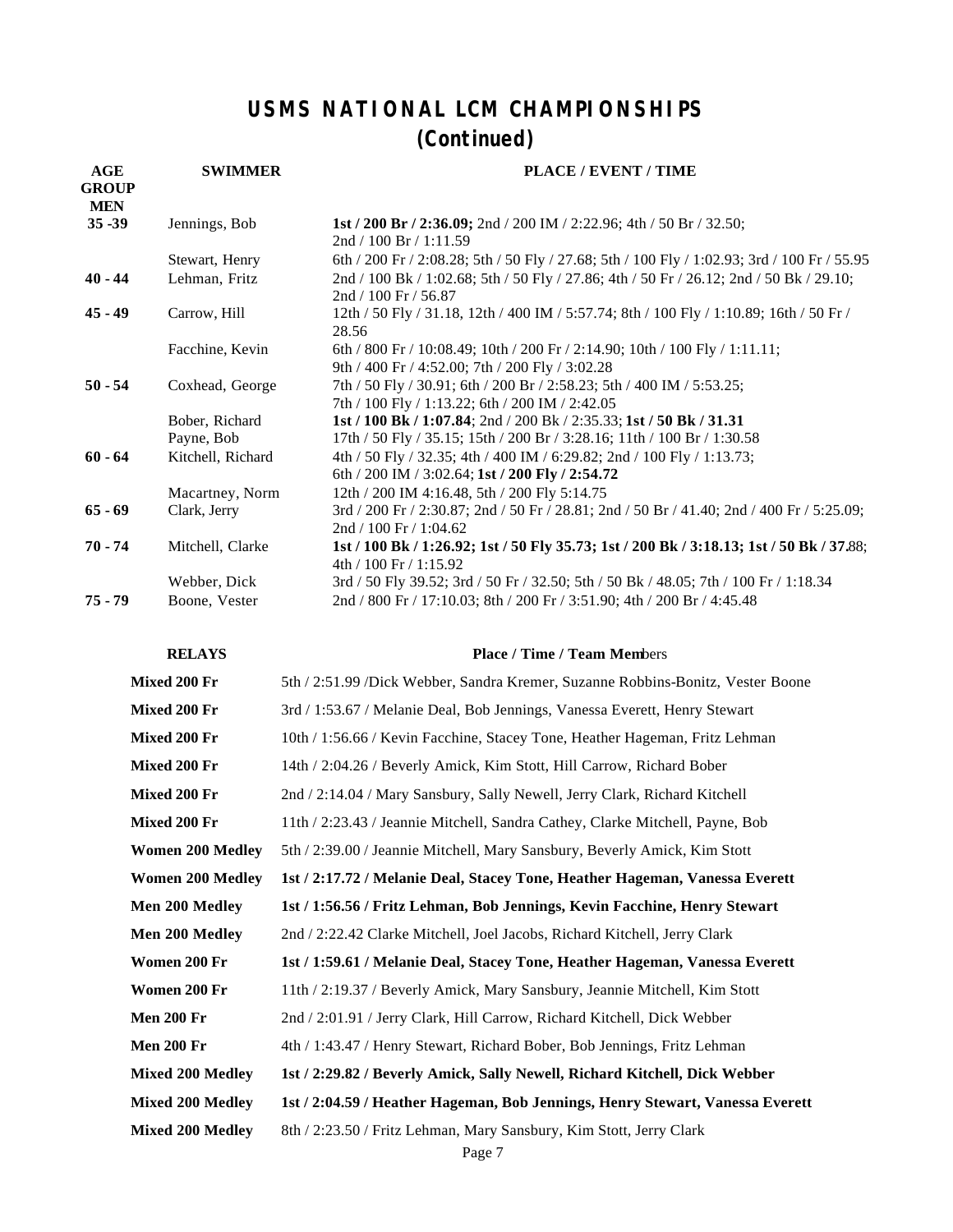### **USMS TOP TEN 2002 Short Course Yards**

**by Ceil Blackwell**

The following North Carolina swimmers were ranked among the Top Ten for their respective age groups in the recently published listing for 2002 USMS short course yards season. For more information on USMS Top Ten visit the USMS web site at http://www.usms.org. Each person on this list is eligible to purchase a Top Ten patch with stroke segment. To order a patch send \$5 to Thomas Gorman at 3369 Desota Ave., Cleveland Heights, OH 44118. Stroke segments are \$1.25 each.

Special recognition goes to Jonathan Waldenmayer (19-24), Razvan Petcu (25-29), Fritz Lehman (40-44), John Kortheuer (70-74), and Boyd Campbell (90-94) who were ranked first in the nation in one or more of their events.

If your name or an event is missing from this list, please contact Ceil Blackwell at 4305 John Rencher Wynd, Raleigh, NC 27612 (919 787-8324) or email to ceilb@aol.com.

Congratulations to all of the following swimmers:

| Age       | <b>Swimmer</b>         | <b>Place / Event</b>                                                                  |
|-----------|------------------------|---------------------------------------------------------------------------------------|
| Group-    |                        |                                                                                       |
| Women     |                        |                                                                                       |
| $19-24$   | Vanessa Everett        | 9th / 400 IM, 10th / 200 Fly                                                          |
|           | Christy Hall           | 2nd / 1000 Free, 9th / 200 Breast                                                     |
|           | Cynthia Nagle          | $7th/200$ Breast                                                                      |
| $25 - 29$ | <b>Ashley Murray</b>   | 6th $/ 100$ Free, 7th $/ 50$ Free                                                     |
|           | Jennifer Stringer      | 3rd / 100 Free, 4th / 50 Free, 4th / 200 Free, 7th / 100 IM                           |
| 30-34     | Heidi Williams         | 4th / 1650 Free                                                                       |
| 35-39     | <b>Ruth M Battle</b>   | 9th / 50 Free                                                                         |
| 45-49     | Debbie Wilson          | 9th / 1650 Free                                                                       |
| 55-59     | Jeannie Mitchell       | 2nd / 200 Back, 3rd / 100 Back, 4th / 50 Back, 7th / 200 IM, 7th / 400 IM,            |
|           |                        | 8th / 100 Free                                                                        |
| 60-64     | Ceil Blackwell         | 10th $/$ 200 Back                                                                     |
|           | Sally N Newell         | 2nd / 200 Back, 2nd / 50 Breast, 2nd / 100 Breast, 4th / 200 Breast, 5th / 50 Free,   |
|           |                        | 5th / 100 Back, 6th / 200 IM, 8th / 100 IM, 10th / 50 Back                            |
|           | Janet Zucker           | 10th $/$ 50 Breast                                                                    |
| 65-69     | Sandra Kremer          | 7th / 200 Breast, 8th / 50 Breast                                                     |
|           | Suzanne Robbins-Bonitz | 8th / 50 Back, 9th / 100 Back, 10th / 200 Back                                        |
| Men       |                        |                                                                                       |
| 19-24     | <b>Todd Desorbo</b>    | 4th / 200 Free                                                                        |
|           | Mark Mendendorp        | 5th / 200 Fly, 9th / 100 Fly, 10th / 50 Fly                                           |
|           | Jonathan Waldenmayer   | 1st / 100 Back (53.16), 2nd / 50 Back, 2nd / 200 Back, 4th / 200 Free,                |
|           |                        | 4th / 100 IM, 5th / 50 Breast, 5th / 50 Fly                                           |
| $25 - 29$ | Risto Deinlein         |                                                                                       |
|           | Michael Ek             | 10th / 200 Fly<br>$8th / 50$ Back                                                     |
|           |                        |                                                                                       |
|           | Razvan Petcu           | 1st / 100 Free (45.93), 2nd / 100 Fly, 3rd / 50 Free, 4th / 50 Fly 28, 7th / 200 Free |
|           | Sean Stringer          | $10th / 100$ Back                                                                     |
|           | <b>David Stutts</b>    | 6th / 1000 Free                                                                       |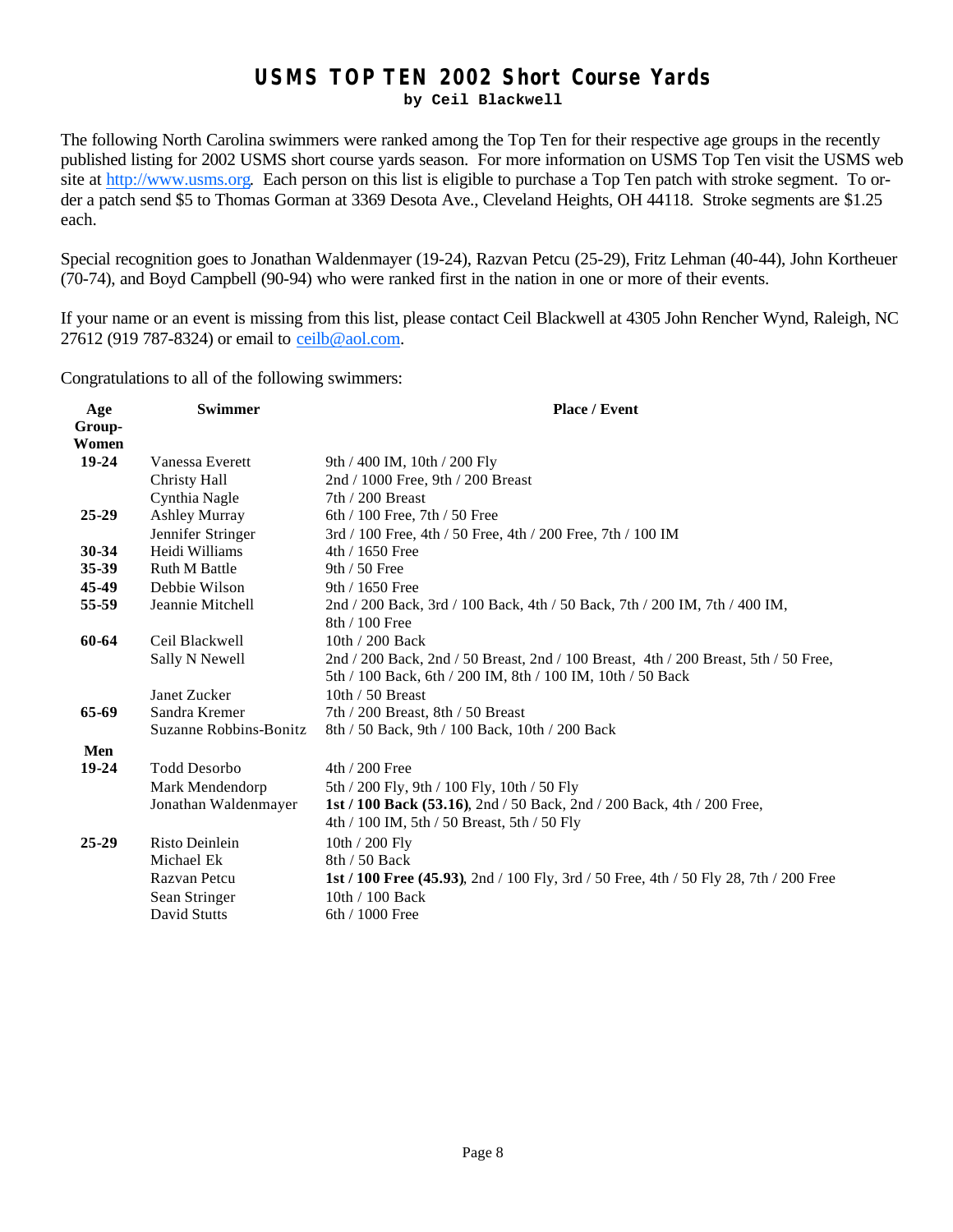### **USMS TOP TEN 2002 Short Course Yards (Continued)**

| 30-34 | Erik Crankshaw<br>Jeff Murray  | 3rd / 500 Free, 5th / 200 Free, 8th / 100 IM, 8th / 200 IM, 6th / 400 IM<br>6th / 100 Free, 5th / 100 Back, 10th / 50 Free, 10th / 100 Fly                                               |
|-------|--------------------------------|------------------------------------------------------------------------------------------------------------------------------------------------------------------------------------------|
|       | <b>Steven Pohnert</b>          | 7th / 1650 Free                                                                                                                                                                          |
| 40-44 | Fritz Lehman                   | 1st / 50 Back (24.63), 1st / 200 Back (1:56.98), 4th / 100 Back                                                                                                                          |
| 45-49 | Fred Ferroggiaro               | 9th / 200 Back                                                                                                                                                                           |
| 55-59 | John Lawrence                  | 4th / 200 Back                                                                                                                                                                           |
| 60-64 | Jerry Clark                    | 6th / 1000 Free, 7th / 100 Free, 8th / 50 Free, 8th / 200 Free, 10th / 500 Free                                                                                                          |
|       | Dick Kitchell                  | 4th / 200 Fly, 6th / 100 Fly, 8th / 400 IM                                                                                                                                               |
|       | Dan Murphy                     | 7th / 1650 Free                                                                                                                                                                          |
|       | Rolffs Pinkerton               | 8th / 100 Back                                                                                                                                                                           |
| 65-69 | Clarke Mitchell                | 3rd / 200 Back, 5th / 50 Back, 5th / 100 Back, 9th / 50 Fly                                                                                                                              |
| 70-74 | John Kortheuer                 | 1st / 50 Breast (34.13), 1st / 100 Breast (1:16.96), 2nd / 200 Breast,<br>2nd / 100 IM, 3rd / 50 Fly, 7th / 50 Back, 9th / 50 Free                                                       |
|       | Dick Webber                    | 6th / 50 Fly, 8th / 50 Free, 10th / 100 Free                                                                                                                                             |
| 75-79 | Arnie Formo                    | 4th / 200 Breast, 6th / 100 Breast                                                                                                                                                       |
|       | <b>Vester Boone</b>            | 7th / 200 Breast                                                                                                                                                                         |
| 90-94 | <b>Boyd Campbell</b>           | 1st / 50 Free (1:07.36), 1st / 100 Free (2:35.55), 1st / 200 Free (5:39.00),<br>1st / 500 Free (16:05.88) 1st / 50 Back (1:16.62), 1st / 100 Back (2:42.80),<br>1st / 200 Back (5:40.92) |
|       | Harold Hoffman                 | 3rd / 50 Free                                                                                                                                                                            |
|       | <b>Event</b>                   | Place / Team                                                                                                                                                                             |
|       | <b>RELAYS</b>                  |                                                                                                                                                                                          |
|       | Women                          |                                                                                                                                                                                          |
|       |                                |                                                                                                                                                                                          |
|       | $25+400$ Free                  | 4th / (Anglique Geiss, Patricia Hogan, Virginia Hall, Heidi Williams)<br>6th / (Langdon Johnson, Michelle Duval, Danielle Pender, Adrienne Water-<br>son)                                |
|       | Men                            |                                                                                                                                                                                          |
|       | 19+ 200 Free                   | 5th / (Jonathan Waldenmayer, Michael Ek, David Messenger, Jeff Murray)                                                                                                                   |
|       | $25+200$ Medley                | 8th / (Michael Ek, Marcus Green, David Messenger, Jeff Murray)                                                                                                                           |
|       | 45+ 400 Free                   | 2nd / (Kevin Facchine, Brian Lee, Eddy Houchin, Alan Godfrey)                                                                                                                            |
|       | <b>Mixed</b>                   |                                                                                                                                                                                          |
|       | $19+200$ Free<br>$25+200$ Free | 8th / (Razvan Petcu, John Martelle, Heather Hageman, Vanessa Everett)<br>5th / (Jeff Murray, Michael Ek, Kerry Fraas, Heather Hageman)                                                   |

#### **LMSC - NC Officers and Staff**

| Chairman             | Vice-Chairman                                  | <b>Past Chairman</b>     | <i>Secretary</i>                            | <i>Treasurer</i>        |
|----------------------|------------------------------------------------|--------------------------|---------------------------------------------|-------------------------|
| Fritz Lehman, RAM    | Clarke (Mitch) Mitchell, PEAK Jerry Clark, CSM |                          | Sally Newell, RAM                           | Sue Haugh, RAM          |
| 439 Pebble Creed Dr. | Box 19768                                      | 3107 Cloverfield Rd.     | 1812 Swannanoa Drive                        | 3312 Cobblestone Ct     |
| Cary, NC 27511       | Asheville, NC 28805                            | Charlotte, NC 28211      | Greensboro, NC 27410-3934 Raleigh, NC 27607 |                         |
| $(919)$ 481-9767     | $(828)$ 299-1410                               | $(704)$ 374-1807         | $(336)$ 299-1456                            | $(919) 787 - 9087$      |
| NCchairman@usms.org  | $NCswim$ cem $@juno.com$                       | jerryclark@bellsouth.net | Swimsally@aol.com                           | treasurer@ncmasters.org |

George Simon, RAM Ceil Blackwell, RAM Jim Enyart, WAM Fritz Lehman, RAM 10229 Boxelder Drive 4305 John Rencher Wynd 2840 Marsh Point Rd 439 Pebble Creed Dr. Raleigh, NC 27613 Raleigh, NC 27612 Southport, NC 28461 Cary, NC 27511 (919) 846-2423 (919) 787-8324 (910) 253-3333 (919) 481-9767 NCregistrar@usms.org ceilb@aol.com NCeditor@usms.org fritzlehman@nc.rr.com

4305 John Rencher Wynd

*Registrar / Webmaster Top Ten Chairperson Newsletter Editor Records*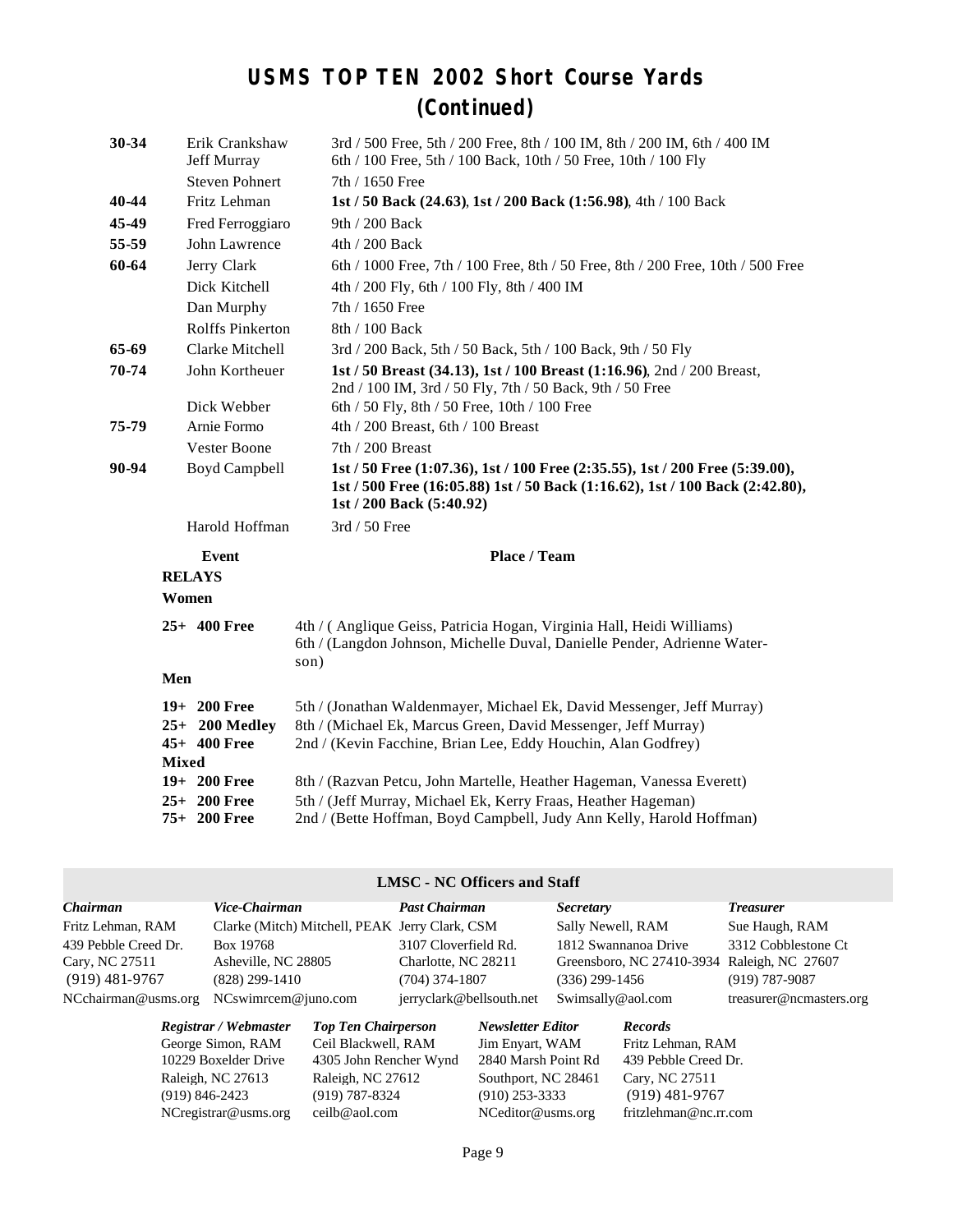### **UPCOMING 2002 / 2003 MASTERS SWIMMING EVENTS**

| Sep         | 21             | Peachtree City Pentathlon SCY                    | Peachtree City, GA                              | Rob Copeland, 800-729-3334,<br>cope@webspan.net                          |
|-------------|----------------|--------------------------------------------------|-------------------------------------------------|--------------------------------------------------------------------------|
| Oct         | 5              | NC State Senior Games Swimming                   | Raleigh, NC / Pullen Park                       |                                                                          |
|             | 5, 6           | <b>SCM Masters Meet</b>                          | Orlando, FL                                     | Chris Jaffe, 407-352-1907, chris-<br>jaffe@mindspring.com                |
|             | 12             | DCAC Columbus Day Classic SCM                    | Landover, MD                                    | Dawson Nash, 202-686-2150, swim-<br>merdn4321@aol.com                    |
|             | 12             | Shelby BBQ Swim Meet                             | Shelby, NC                                      | Rick Bober, 704-480-7889 (w); carolina-<br>headhunter@carolina.rr.com    |
|             | 19,20          | Huntsville Masters Meet SCY                      | Huntsville, AL                                  | Eric Edwards, 256-837-2123 (h),<br>eric.edwards@peoavn.redstone.army.mil |
|             | 27             | Patriot Masters Sprint Classic SCY               | Fairfax, VA                                     | Cheryl Ward, 703-359-5366, <i>cheryla-</i><br>ward@yahoo.com             |
| <b>Nov</b>  | $2 - 3$        | Dixie Zone SCM Championships                     | Anderson, SC                                    | Steve Wycoff, 864-260-5170 (w), $WY$ -<br>coff@carol.net;                |
|             | $\overline{c}$ | Virginia Masters Fall Invitational<br><b>SCY</b> | Newport News, VA                                | Charles Cockrell, 757-865-6250,<br>cockrell@usms.org                     |
| Dec         | 7.8            | St. Nicholas Invitational SCM                    | Marietta GA                                     |                                                                          |
| 2003<br>Jan | $\overline{4}$ | Summerville Masters SC Meet SCY                  | Summerville, SC                                 | Joanne Stroud, 843-832-3812,<br>jksmt@sc.rr.com                          |
|             | 25, 26         | <b>Sunbelt Championships SCY</b>                 | Charlotte, NC                                   |                                                                          |
| Feb         | $\mathbf{1}$   | <b>Excel Masters SCY</b>                         | <b>Brentwood TN</b>                             |                                                                          |
| Apr         | 24-27          | <b>YMCA Nationals SCY</b>                        | Sarasota FL                                     |                                                                          |
| May         | 3, 4           | NC State Championships SCY                       | Raleigh, NC                                     |                                                                          |
|             | $5 - 18$       | <b>USMS National SCY Championships</b>           | Tempe AZ                                        |                                                                          |
| Jun         | $1 - 7$        | <b>National Senior Games SCY</b>                 | Midtown Community Cen-<br>ter, Newport News, VA |                                                                          |
| Aug         | $14 - 17$      | <b>USMS National LCM Championships</b>           | <b>Rutgers NJ</b>                               |                                                                          |

### **USMS CHAMPIONSHIPS**

### **DATE EVENT LOCATION POINT OF CONTACT**

| $9/1/2002$ -  | 2002 USMS 3000/6000 Yard Postal | Your Pool                    | Marty Hamburger, 770-457-7946 (x15),             |
|---------------|---------------------------------|------------------------------|--------------------------------------------------|
| 10/31/2002    | Championship                    |                              | dynamomasters@aol.com                            |
| $1/1/2003 -$  | 2003 USMS One Hour Postal Cham- | Your Poo                     | Kristine Lewis, 503-641-9486,                    |
| 1/31/2003     | pionship                        |                              | kristine.lewis@phs.com                           |
| 5/3/2003      | 2003 USMS 2-Mile Cable Champi-  | Decker Lake, Austin, TX      | James Allen, 512-249-9297, austin-               |
|               | onship OW                       |                              | cableswim@yahoo.com                              |
| $5/15/2003$ - | 2003 USMS SC Championships      | Mona Plummer Aquatic         |                                                  |
| 5/18/2003     |                                 | Complex, ASU, Tempe, AZ      |                                                  |
| $5/15/2003$ - | 2003 USMS 5K/10K Postal Champi- | Your Pool                    | Mel Goldstein, 317-253-8289, gold-               |
| 9/30/2003     | onship                          |                              | stein@mindspring.com                             |
|               |                                 |                              |                                                  |
| 6/14/2003     | 2003 USMS 3K Open Water Cham-   | Hartwell Lake, Clemson, SC   | Jacque Grossman, 864-654-4704,                   |
|               | pionships                       |                              | jelg@innova.net                                  |
| 6/21/2003     | 2003 USMS 1-Mile Open Water     | Eagle Creek Reservoir, Indi- | Mel Goldstein, 317-253-8289, gold-               |
|               | Championship                    | anapolis, IN                 | $\underline{\text{stein} \omega}$ mindspring.com |
| 7/27/2003     | 2003 USMS 5K Open Water Cham-   | Elk Lake, Bend, OR           | Pam Himstreet, 541-385-7770, him-                |
|               | pionship                        |                              | street@bendcable.com                             |
| 8/3/2003      | 2003 USMS 10K Open Water Cham-  | Pacific Ocean, Santa Cruz,   | Joel Wilson, 831-425-5762, open-                 |
|               | pionshi                         | CA                           | $\text{watr}@$ got.net                           |
| $8/14/2003$ - | 2003 USMS LC Championships      | Sonny Werblin Rec Center,    | Edward Nessel, 908-561-5339, ednes-              |
| 8/17/2003     |                                 | Rutgers University, Piscata- | sel@aol.com                                      |
|               |                                 | way, NJ                      |                                                  |
| $9/1/2003 -$  | 2003 USMS 3000/6000 Yard Postal | Your Pool                    | Doug Garcia, 509-332-1621(h), douggar-           |
| 10/31/2003    |                                 |                              |                                                  |
|               | Championship                    |                              | cia@ums.org                                      |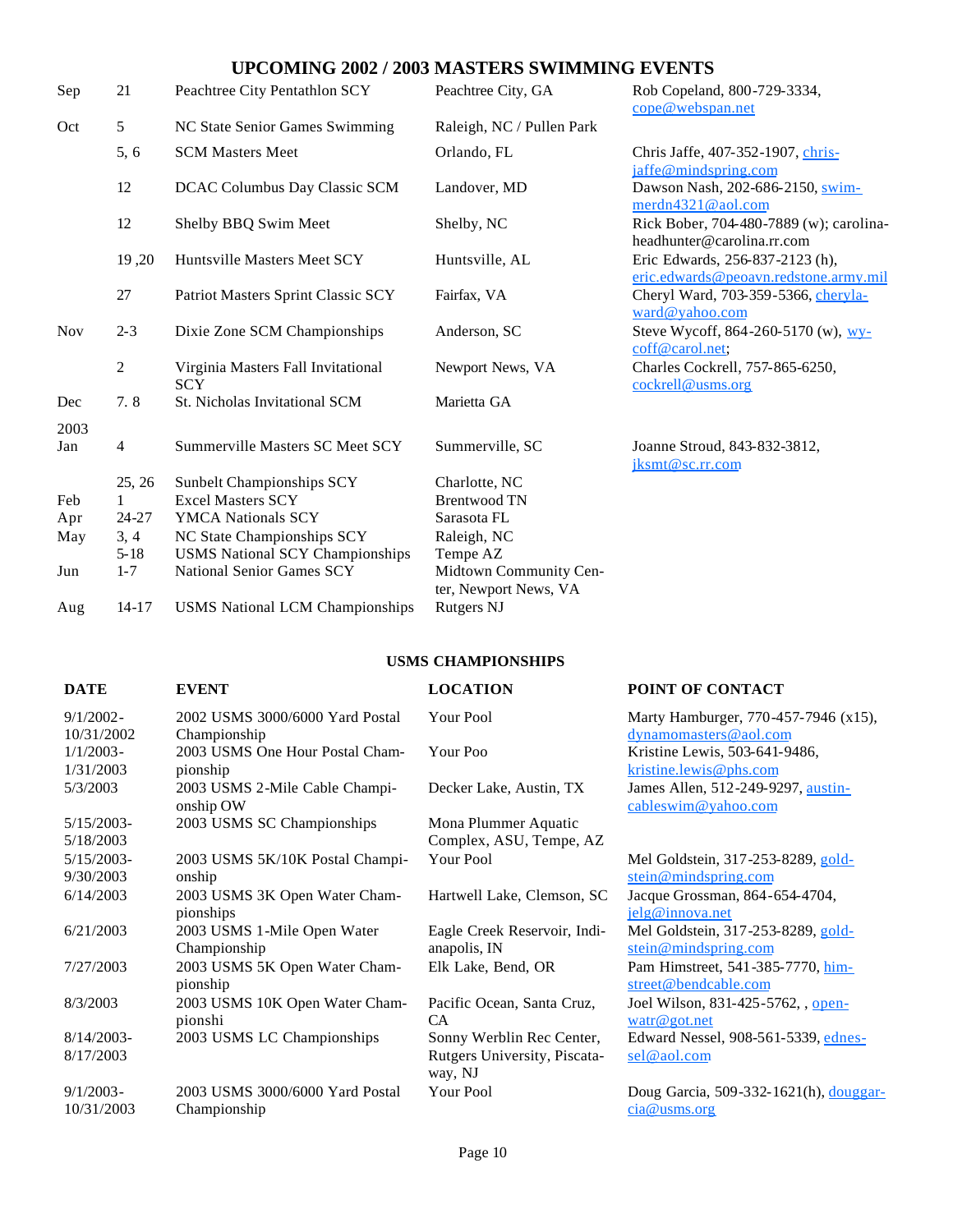### **Shelby Bar-B-Oue Swim Meat Meet - Saturday, October 12, 2002**

| <b>Sponsored by:</b>              | Shelby Swimming Club, dba: Sharks Aquatics Club                                                                                                                                                                                                                                                                                                                                                                                                         |  |
|-----------------------------------|---------------------------------------------------------------------------------------------------------------------------------------------------------------------------------------------------------------------------------------------------------------------------------------------------------------------------------------------------------------------------------------------------------------------------------------------------------|--|
| <b>Sanction by:</b>               | LMSC for NC, for USMS, Inc. Sanction No. NC 132-07                                                                                                                                                                                                                                                                                                                                                                                                      |  |
| Pool:                             | Shelby High School, 230 E. Dixon Blvd (US Highway 74) Shelby,<br>NC 28152. The pool is indoors, 25 meters by 6 lanes. Non-turbulent lane lines<br>and handheld electronic stopwatches will be used.                                                                                                                                                                                                                                                     |  |
| <b>Rules:</b>                     | Swimmers must be registered with U.S. Masters Swimming (USMS). A photo-<br>copy of your current 2002 USMS registration must be attached to your entry.<br>The 2002 USMS rules shall prevail. There are no limits as to the number of<br>events entered by an individual. REMEMBER, AGE IS AS of 31 DECEMBER,<br>2002                                                                                                                                    |  |
| Fees:                             | Entry fees are set at a flat rate of \$12 - this covers race fees, roster of times en-<br>tered in each event, and all meet operating costs. Entry Fees must accompany<br>entries and are non refundable. A late entry fee charge of \$5.00 is due with all<br>entries received after the entry deadline of October 5, 2002. Deck entries will be<br>accepted. Make checks payable to Sharks Aquatics Club. Relay fees are no<br>charge per relay team. |  |
| <b>Deadline:</b>                  | Entry deadline is October $5th$ , 2002.                                                                                                                                                                                                                                                                                                                                                                                                                 |  |
| <b>Awards:</b>                    | Award ribbons will be given for 1 st - 8th place in each age group in each event.                                                                                                                                                                                                                                                                                                                                                                       |  |
| <b>Scoring:</b>                   | Scoring will be 9-7-6-5-4-3-2-1 for individual events and 18-14-12-10-8-6-4-2<br>for relays.                                                                                                                                                                                                                                                                                                                                                            |  |
| <b>Seeding:</b>                   | NOTE: ALL HEATS WILL BE MIXED SEX AND SWUM SLOWEST TO<br>FASTEST. All events will be deck seeded.                                                                                                                                                                                                                                                                                                                                                       |  |
| <b>Events:</b><br>200 Open Event: | Warm-up begins at 9:00 a.m. Meet begins promptly at 10:00 a.m. Deck entries<br>for all events will be accepted, but prior entry is preferred and given preference.<br>This event is for anyone wanting to swim any stroke for a 200 meter time. Seed-<br>ing of heats will be by stroke.                                                                                                                                                                |  |
| <b>Information:</b>               | Rick Bober, Meet Director. (w) 704-480-7889 (h) 704-482-8510                                                                                                                                                                                                                                                                                                                                                                                            |  |
| <b>Entries:</b>                   | Send entries to: Rick Bober, 310 Belvedere Av, Shelby, NC 28150                                                                                                                                                                                                                                                                                                                                                                                         |  |
| E-mail:                           | carolinaheadhunter@carolina.rr.com (Rick Bober's work e-mail)                                                                                                                                                                                                                                                                                                                                                                                           |  |
| <b>Lunch Plans:</b>               | There will be a BBQ lunch after the meet. Adult cost is \$7.00 per plate, children<br>12 & under cost \$6.00 per plate. Please indicate on the entry how many will be<br>attending.                                                                                                                                                                                                                                                                     |  |
| LMSC-NC:                          | There will be a NC Local Masters Swim Committee business meeting after the<br>meet. All NC registered masters swimmers are invited.                                                                                                                                                                                                                                                                                                                     |  |